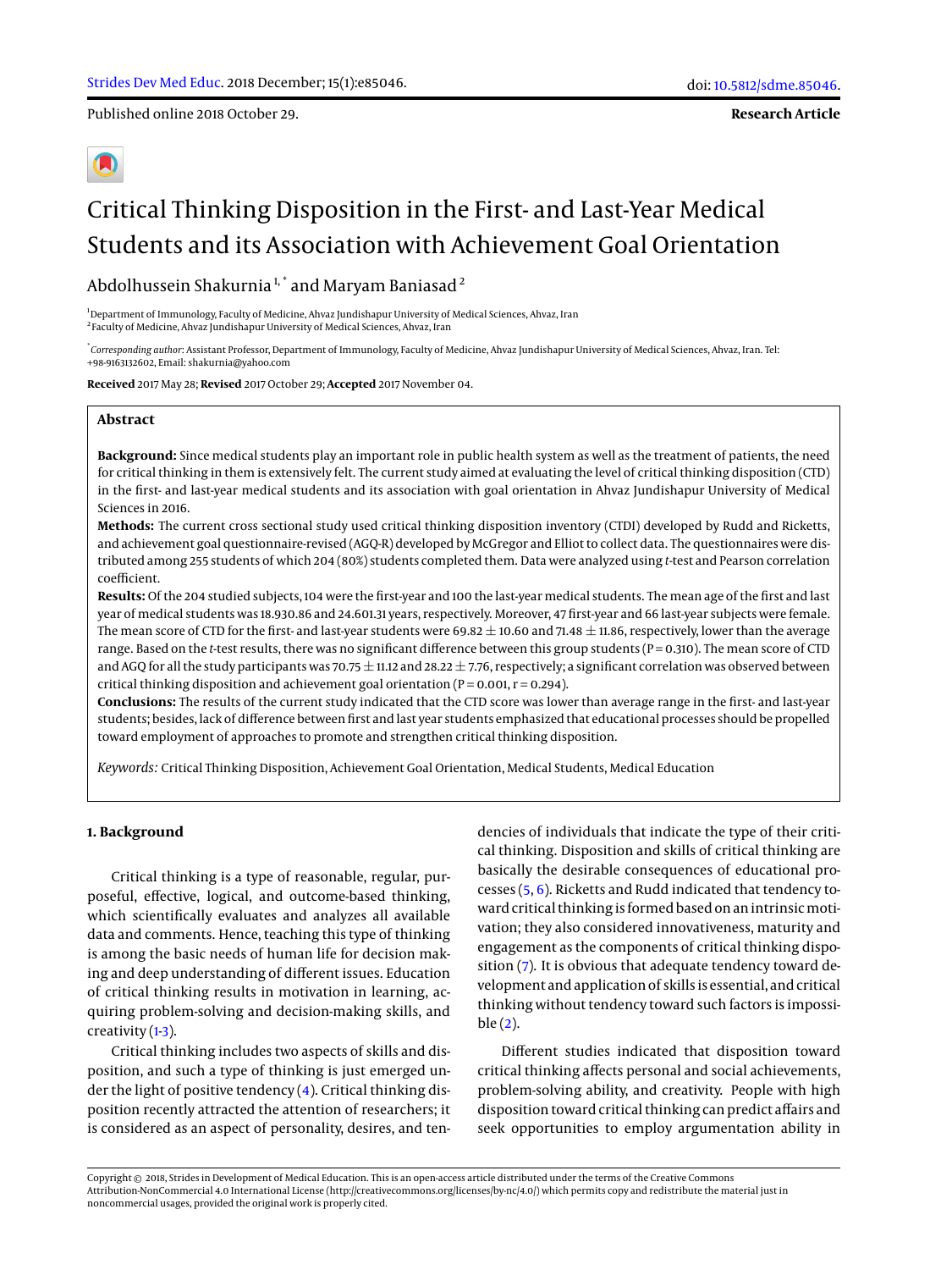decision-making and problem-solving by the reasoning ability  $(8)$ .

Critical thinking is the ultimate goal of higher education and the basis of clinical reasoning. By strengthening this type of thinking, the care provider can make proper medical decisions and provide better health care services. Experts emphasize on critical thinking skills to promote the quality of medical education. In terms of accreditation of colleges, critical thinking is a key point and a criterion to measure the growth of such thinking among students [\(9-](#page-5-8)[11\)](#page-5-9). According to the World Federation for Medical Education (WFME), critical thinking is one of the standards of medical education [\(12\)](#page-5-10).

Growth and development of critical thinking help the students to improve their skills in thinking and reasoning instead of memorizing the information; this issue is particularly important in medical education and other carerelated careers, to such an extent that is essential to have the problem-solving and decision-making abilities to provide a proper health care for patients. Hence, to teach medical students about providing proper health care for patients in the current modern era, education should be promoted by the strengthen of critical thinking. Therefore, to be aware of the status of this type of thinking in educations provided in universities, the level of critical thinking should be appraised in the students [\(13-](#page-5-11)[15\)](#page-5-12).

The achievement goal theory and its correlation with disposition toward critical thinking is another variable considered by the researchers, which plays a significant role in the quality of learning process, academic achievement, success, and competency. Without benefitting from adequate motivation and self-confidence, it is impossible to create commitment, effort, and perseverance [\(16\)](#page-5-13).

In recent years, different studies were conducted on critical thinking disposition. Results of the study by Salsali et al., on the evaluation and comparison of critical thinking disposition in Asian and non-Asian students showed that the disposition toward critical thinking was lower in Asian students than their non-Asian counterparts  $(6)$ . In a study by Gezer et al., conducted in Turkey, the level of critical thinking disposition in nursing students was poor [\(16\)](#page-5-13). Review of the studies showed that the level of critical thinking disposition in Iranian students was rarely higher than medium level and in most of the cases, no significant association was observed between the grade and level of in critical thinking skills and disposition [\(13,](#page-5-11) [17,](#page-5-14) [18\)](#page-5-15). There was a significant difference among the results of some studies regarding the level of critical thinking disposition in the students of different grade levels [\(13\)](#page-5-11). Some other studies indicated the lack of association between the critical thinking disposition and grade level in the students. Faal Ostadzar in a study in Isfahan, Iran, evaluated the level of critical thinking disposition among the second grade basic sciences and pre-internship students and reported a poor and unstable level of critical thinking disposition in the students; they also showed no significant difference between the students of the two grades [\(19\)](#page-5-16).

Achieving a real image of the level of disposition in the students of different grade levels toward critical thinking, by determining the status of this index in the students can assist the education authorities of the university to promote critical thinking skills. Results of the studies performed in Iran also showed inadequacy of data and study in this field; most of the conducted studies emphasized a certain aspect of critical thinking (critical thinking skills) and the other aspect (critical thinking disposition) was less considered [\(11,](#page-5-9) [20\)](#page-5-17).

Owing to the role of critical thinking in health system and since, some studies reported undesirable and poor status of skills and disposition toward critical thinking among the last year students [\(21,](#page-5-18) [22\)](#page-5-19), authors decided to explored the level of critical thinking disposition in the first- and last-year medical students. The first-year students are newly admitted to the university and are not affected by the educational programs yet; in addition, the level of tendency toward critical thinking in such students is similar to that of pre-university students. On the other hand, the last-year students are undoubtedly affected by the educational programs and teaching methods due to several years of presence at academic environments, and attending different courses can definitely promote and improve the level of critical thinking disposition in such students. The two under study groups were considered as good samples to compare the level of critical thinking disposition and find the effect of curriculums on the improvement of such disposition in the students. Due to the great importance and remarkable role of critical thinking in the professional future of medical students, the need for benefiting from the ability to analyze critical thinking disposition in the complicated and vital environment of the health system, which they should work in it after graduation, and also due to some reports about lower level of critical thinking disposition and clinical judgment of medical students, inefficiency of common teaching methods to promote critical thinking disposition among medical students, and since no comprehensive study was conducted so far in the under study university on the critical thinking disposition, the current study aimed at evaluating the level of critical thinking disposition among first- and last-year medical students, comparing the results, and also evaluating the association between critical thinking disposition and achievement goal orientation in the two groups of first- and last-year medical students of Jundishapur University of Medical Sciences, Ahvaz, Iran in 2016.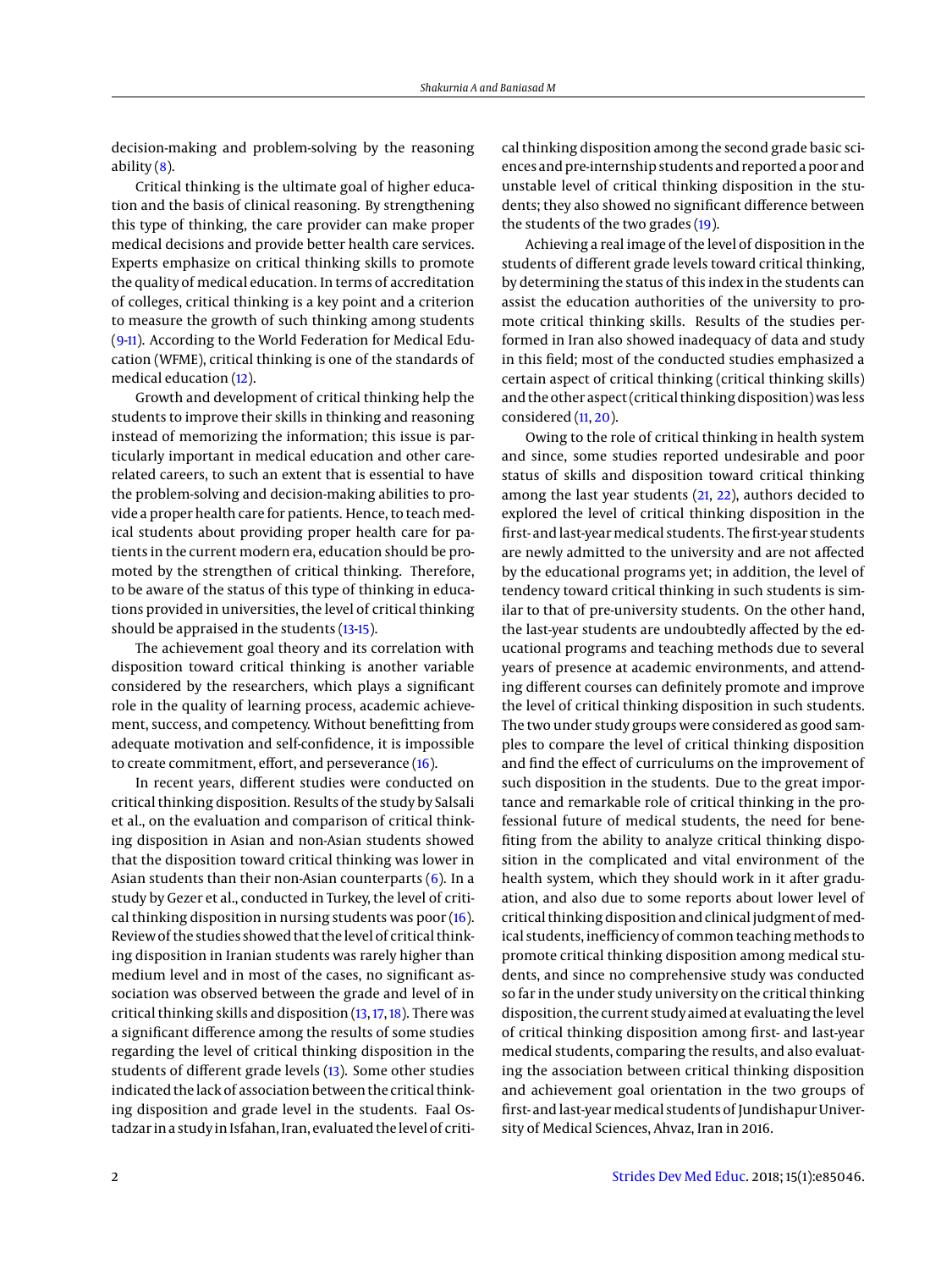### **2. Methods**

The current descriptive, cross sectional study was conducted in 2016 academic years on all the first- and last-year medical students of Jundishapur University of Medical Sciences, as the statistical population ( $n = 255$ ). The inclusion criteria were willingness to participate in the study and filling out the questionnaire, and the exclusion criteria were lack of interest to participate in the study and not filling out the questionnaire.

Data collection tool had two parts: First, demographic characteristics of the students including age, gender, and year of admission to school, and the second part included critical thinking disposition inventory (CTDI) developed by Ricketts and Rudd [\(7\)](#page-5-5) and achievement goal questionnaire-revised (AGQ-R) developed by Elliot and Mc-Gregor [\(22\)](#page-5-19). The validity and reliability of the Persian versions of both questionnaires were confirmed in previous studies [\(15,](#page-5-12) [23\)](#page-5-20).

Critical thinking disposition inventory: CTDI is a 33 item questionnaire that appraises three aspects of innovativenes (11 items), maturity (9 items), and engagement (13 items), and the items are scored based on a 5 point Likert scale ranging from 1 (completely disagree) to 5 (completely agree). The reliability coefficient for CTDI was 0.84 in the study by Ricketts and Rudd [\(7\)](#page-5-5) and 0.66 in the study by Pakmehr et al. [\(23\)](#page-5-20).

In the present study, reliability was 0.82, 0.69, 0.51, and 0.78 for the total questionnaire as well as innovativenes, maturity, and engagement subscales, respectively, using Cronbach's alpha coefficient. Pakmehr et al., confirmed the structural and factor validity of the questionnaire using confirmatory factor analysis [\(23\)](#page-5-20). Face validity of the current study questionnaire was also evaluated and confirmed by five experts of educational sciences.

The scores ranged from 33 to 162 in the current study (mean: 99); hence, 99 was considered the medium level in the assessment of level of critical thinking disposition. The scores obtained in the current study ranged 11 - 55 (mean: 33) in innovativenes, 9 - 45 (mean: 27) in maturity, and 13 - 65 (mean: 39) in the engagement subscales [\(7\)](#page-5-5).

The achievement goal questionnaire-revised: AGQ-R is a 12-item instrument scored based on a 5-point Likert scale from 1 (completely disagree) to 5 (completely agree), including four orientation aspects as mastery-tendency, mastery-avoid, function-tendency, function-avoid (each of three items).

The validity of AGQ-R was evaluated in a study by Azizi et al.; they calculated Cronbach's alpha as 0.77 [\(15\)](#page-5-12). In the current study, the validity of total questionnaire was measured using Cronbach's alpha as 0.84. The reliability of AGQ-R was confirmed by exploratory and confirmatory

factor analysis in a study by Ning [\(24\)](#page-5-21). In the study by Azizi et al., the face and content validity of the questionnaire were evaluated and confirmed by seven professors in psychology of education [\(15\)](#page-5-12). In the current study, face validity of AGQ-R was confirmed by five professors in educational sciences. The score range obtained in the current study was 12 - 60 (mean: 36); to evaluate the level of achievement goal orientation, 36 was considered as average [\(15\)](#page-5-12).

After obtaining permission from the medical school, the author referred to classes and different hospital wards to explain the study objectives to the first- and last-year students; then, after obtaining consent and willingness of the students to cooperate with the study, the questionnaires were distributed and collected immediately after completion. The questionnaires were anonymous and the students were assured of confidentiality of their information.

Data were expressed as mean  $\pm$  standard deviation (SD). To compare mean scores between the groups, *t*-test was used; and to evaluate the relationship between variables, Pearson correlation coefficient was employed. Finally, data were analyzed with SPSS version 20 (IBM Corporation, Armonk, NY).  $P < 0.5$  was considered the level of significance. To evaluate the normality of data, the Kolmogorov-Smirnov test was used and since P value > 0.05 was obtained for the subscales of tendency toward critical thinking and achievement goal orientation in the test, the results confirmed the normal distribution of data and accordingly, parametric tests were used.

# **3. Results**

Of the total 255 questionnaires distributed among the students, after exclusion of incompletely filled out or not completed questionnaires, 204 questionnaires were analyzed (80% response rate). Of the 204 students that completed the questionnaires, 104 (50.98%) were the first-year and 100 (49.02%) the last-last students. The mean age of the first-year students was 18.93  $\pm$  0.86 years (ranged 18 to 22) and that of the last-year students was 24.60  $\pm$  1.31 years (ranged 22 to 27). In terms of gender distribution in firstand last- year students, 47 (48.5%) and 66 (68.0%) subjects were female, respectively.

The mean total score of tendency toward critical thinking was 70.75  $\pm$  11.12; the mean score of subscales of innovativenes, maturity, and engagement were  $18.63 \pm 4.20$ , 24.40  $\pm$  4.13, and 27.26  $\pm$  6.02, respectively. [Table 1](#page-4-0) shows the mean score of critical thinking disposition in the two study groups. Based on the study findings, the mean total score of critical thinking disposition in the students was lower than average. Comparison of the mean total score of critical thinking disposition between the first- and lastyear students using *t*-test showed no significant difference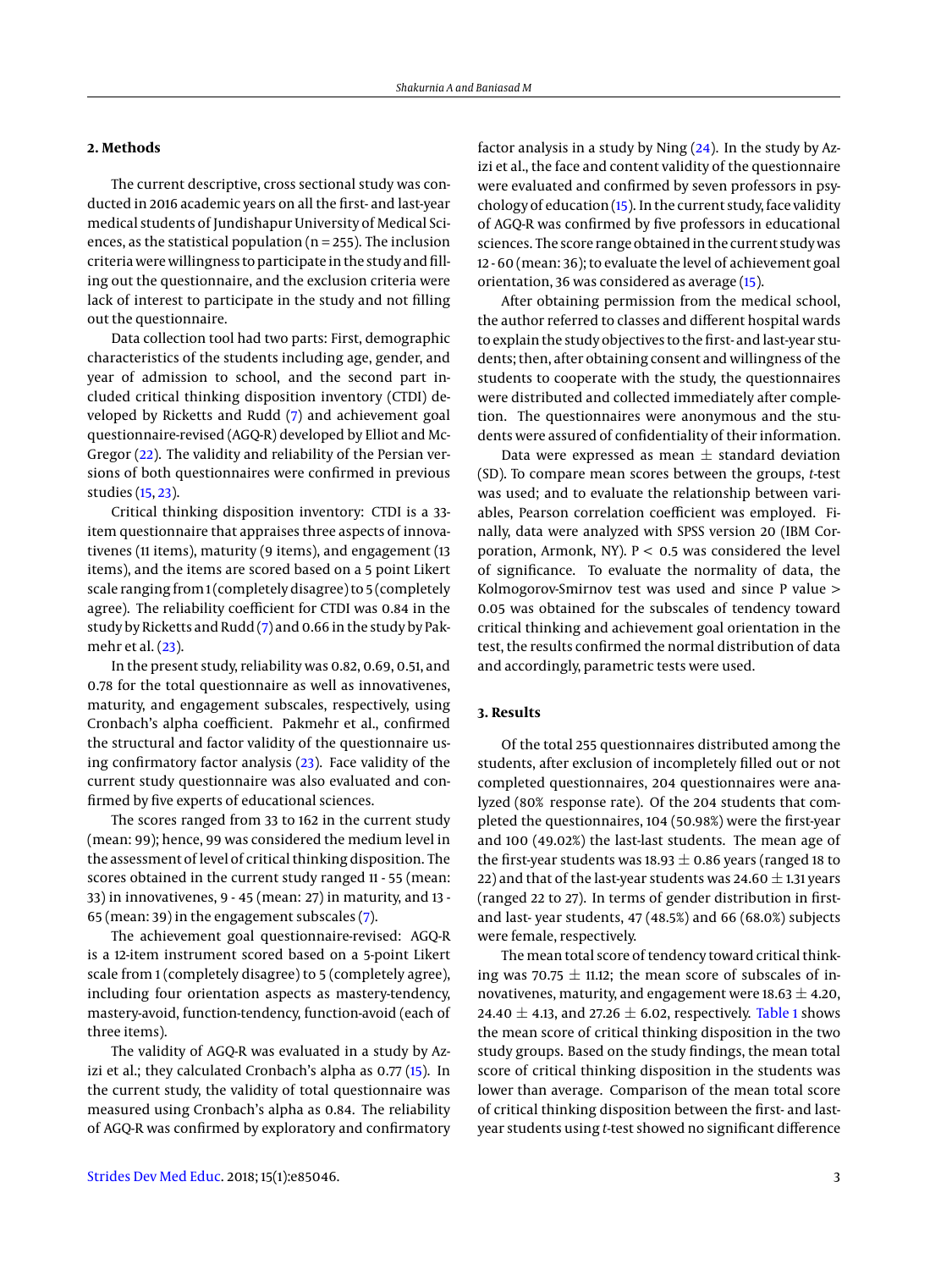between the groups. Comparison of the mean scores of subscales indicated that except for maturity, there were no significant differences between the groups in terms of the two other subscales.

The mean score of critical thinking disposition in males and females were 70.85  $\pm$  11.85 and 70.53  $\pm$  10.89, respectively; based on the *t*-test results, no significant difference was observed between the genders in terms of critical thinking disposition  $(P = 0.840)$ .

The mean total scores of achievement goal orientation in the first- and last-year students were 28.22  $\pm$  7.76 and 27.19  $\pm$  6.98, respectively. Results of *t*-test showed no significant difference between the first- and last-year students in terms of achievement goal orientation ( $P = 0.059$ ). The mean score of AGQ was also compared between the genders and no significant difference was observed between males and females in this regard (the mean score of AGQ in females and males were 27.51  $\pm$  7.52 and 29.21  $\pm$  6.98, respectively;  $P = 0.132$ ).

Based on the results of Pearson correlation coefficient, no significant association was observed between the critical thinking disposition and students' age  $(r = 0.059, P)$ = 0.416), but there was a significant relationship between critical thinking disposition and achievement goal orientation in the students ( $r = 0.294$ ,  $P = 0.001$ ).

#### **4. Discussion**

The current study was conducted to evaluate critical thinking disposition in the first- and last-year medical students and its association with achievement goal orientation; results showed that the mean total score of critical thinking disposition in the first- and last-year medical students was lower than average. In addition, there was no significant difference between the first- and last-year students in terms of critical thinking disposition. It can be said that there was no superiority for last-year medical students in disposition toward critical thinking to their firstyear or recently admitted counterparts. It seems that medical schools do not pay adequate attention to critical thinking disposition in medical education and under such circumstances, students do not receive a proper education in this regard; the point that should be considered as a serious warning. Results of the current study were in agreement with those of Barkhordari [\(17\)](#page-5-14), Haghshenas and Sajjadian  $(25)$ , Iranfar et al.,  $(26)$ , and Rezaeian et al.  $(27)$ , that reported no significant difference between the first- and lastyear, and/or internship students in terms of critical thinking disposition.

Although it was expected that the internship students (the highest grade in medical education) should benefit from higher levels of critical thinking disposition and use

it more than their counterparts in lower grades due to higher educational level and direct contact with clients, and higher professional sensitivity regarding patients' health and life, findings indicated the lack of significant difference between the first- and last-year medical students in terms of critical thinking disposition; however, lack of difference indicates that medical curriculum has inconsiderable effects on the disposition of medical students toward critical thinking. In other words, critical thinking disposition is not considered in medical curriculum as an important goal and its developmental methods are not foresighted and implemented. From possible factors leading to such results, educational systems and university curriculums, teachers and teaching methods, students' evaluation system, and inadequate motivation of students are noteworthy [\(28\)](#page-5-25).

In a review study by Chan on critical thinking disposition in medical education, results showed that shifting pedagogical approaches from passive trainings and memorizing methods to active and problem solving methods promotes the disposition toward critical thinking [\(29\)](#page-5-26). Findings of a study on medical students in China reported a significant relationship between critical thinking dispo-sition and problem-based learning [\(30\)](#page-5-27). Therefore, since educational environments create appropriate opportunities and atmospheres for interaction, and provide contexts to promote critical thinking disposition, it would be worthy if the educational authorities of universities provide the context for development and promotion of critical thinking skills among senior medical students by paying enough attention to disposition toward critical thinking.

Findings of the current study indicated that of the total components forming critical thinking disposition, the mean score of maturity subscale was significantly higher in the last-year students; the results indicated the influence of more experience of studying at university on this type of thinking in seniors compared with freshmen. Some studies reported a significant difference between the firstand last-year students in the mean score of critical thinking disposition or some of its subscales  $(20)$ . The content of educational programs, method of teaching, and educational environment and atmosphere can significantly affect the critical thinking disposition in different universities; controversial and various results of different studies can be explained by such factors. Definitely, educational environments, which create appropriate opportunity and atmosphere for interaction, provide context for the promotion of critical thinking disposition.

According to the results of the current study, no significant difference was observed between male and female students in terms of the score of critical thinking dispo-sition. Results of studies by Mousazadeh et al. [\(31\)](#page-5-28), and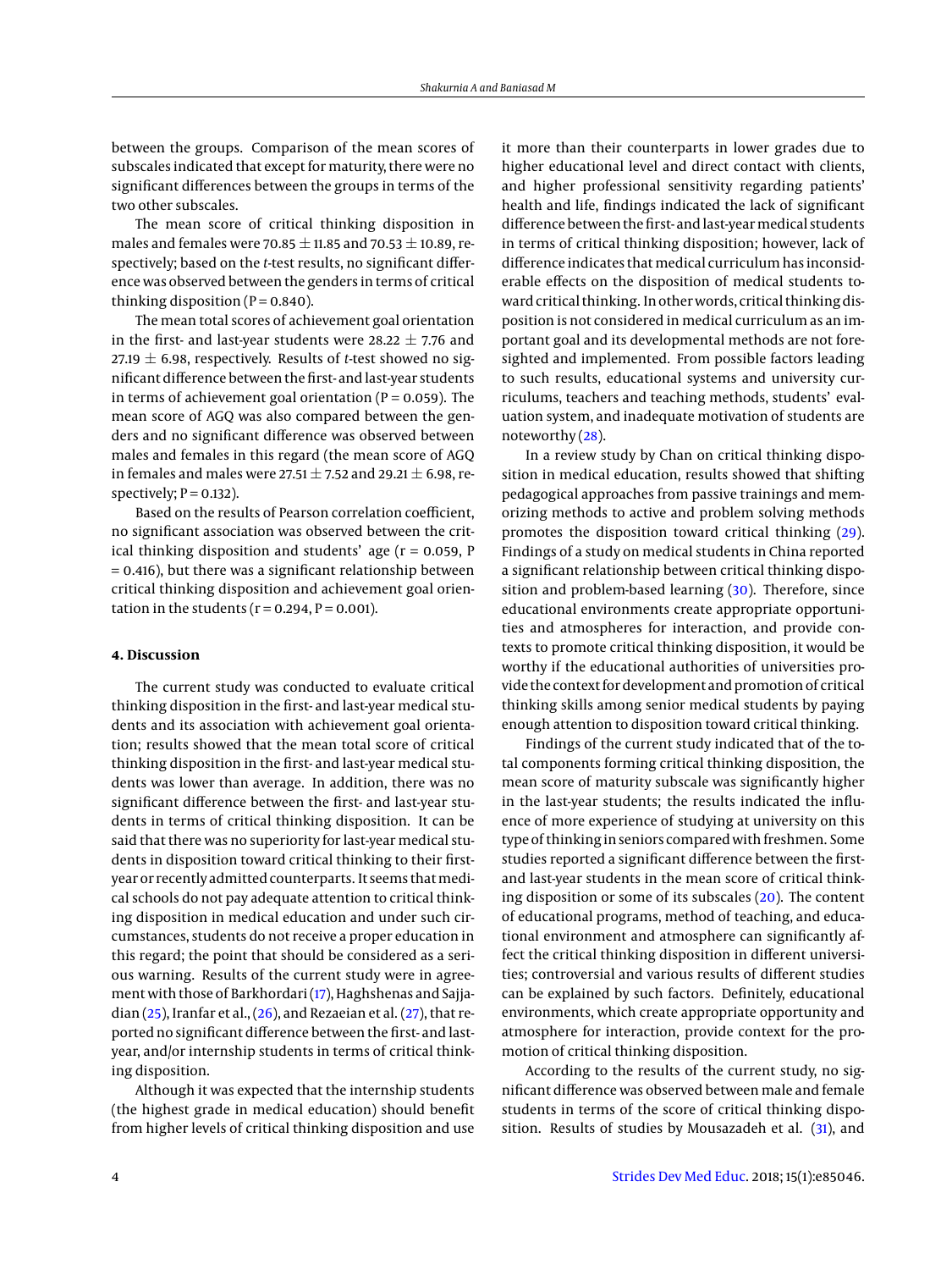<span id="page-4-0"></span>

| Table 1. Comparison of the Mean Score of Critical Thinking Disposition and its Three Subscales Between First- and Last-Year Students |                            |                    |          |        |
|--------------------------------------------------------------------------------------------------------------------------------------|----------------------------|--------------------|----------|--------|
| Variable                                                                                                                             | <b>First-Year Students</b> | Last-Year Students |          | PValue |
| <b>Innovativeness</b>                                                                                                                | $18.48 \pm 4.05$           | $18.81 + 4.45$     | $-0.538$ | 0.590  |
| Maturity                                                                                                                             | $23.53 \pm 3.68$           | $25.03 \pm 4.37$   | $-2.578$ | 0.010  |
| <b>Engagement commitment</b>                                                                                                         | $27.81 + 6.06$             | $27.64 + 6.08$     | 0.195    | 0.840  |
| Total score of critical thinking disposition                                                                                         | $69.82 \pm 110.60$         | $71.48 \pm 11.89$  | 1.022    | 0.310  |

Haghshenas and Sajjadian [\(25\)](#page-5-22), also confirmed the current study findings. These studies conducted on critical thinking disposition, also reported no significant difference between male and female students in this regard [\(5,](#page-5-3) [31\)](#page-5-28). In addition, no significant association was observed between the total score of critical thinking disposition and students' age; the results were consistent with those of Gharib et al. [\(28\)](#page-5-25), although more disposition and use of critical thinking skills were expected by age and experience increase [\(28\)](#page-5-25).

Results of the current study also indicated a significant relationship between critical thinking disposition and achievement goal orientation; similar results were reported by Azizi et al. [\(15\)](#page-5-12), Dehghani et al. [\(32\)](#page-5-29), and Poondej et al. [\(33\)](#page-5-30). Findings of some studies indicated that people with higher achievement goal orientation, benefit from extensive insights and use problem solving and critical thinking strategies to solve different problems. In fact, achievement goal orientation is associated with the level of success, tendency, and interest to deal with challenging issues and benefitting from related deep learning and critical thinking strategies [\(15\)](#page-5-12).

Since achievement goal orientation is a method to judge personal competence and beliefs about different achievements, students should be directed to use criteria in the definition of competency mostly relying on exact understanding of personal skills and abilities. Nevertheless, results of some studies indicated that the type of achievement goal orientation was associated with the level of success and tendency toward dealing with different problems and critical thinking [\(34\)](#page-5-31). Hence, teachers can promote the level of critical thinking disposition in students by motivating them and making them interested in future.

Difficulty with access to medical students, particularly medical intern students, in hospitals and their lower interest to complete the questionnaire were among the limitations and problems to perform the current study.

# *4.1. Conclusion*

Results of the current study indicated that the status of critical thinking disposition in medical students was instable and lower than average, based on the employed

scale; in addition, there was no significant difference between the freshmen and seniors in the level of disposition. But, a significant and positive association was observed between the achievement goal orientation and tendency toward critical thinking disposition.

Since people working in health sectors play a key role in public and community health, policy-makers and educational authorities should create the context to increase critical thinking skills and disposition by reforming the programs and providing appropriate educational facilities and environments.

To promote the critical thinking disposition, a revision in the educational system seems necessary.

Results of the current study can be considered as basic data for further curriculum intervention.

Since factors such as curriculum and teaching methods can significantly affect the students' tendency, it is recommended that university curriculums and teaching methods be revised to promote critical thinking disposition in students. Shifting to dialogue-driven teaching approaches is of great importance to promote critical thinking disposition in students.

#### **Supplementary Material**

Supplementary material(s) is available [here](https://cdn.neoscriber.org/cdn/serve/31452/1ddcc58862742d1454b297dd602c09fab1ce9f02/sdme-85046-supplementary%20file.pdf)  $[To read]$ supplementary materials, please refer to the journal website and open PDF/HTML].

#### **Acknowledgments**

Hereby, the authors wish to thank all the participants for their cooperation.

### **Footnote**

**Ethical Considerations:** The current study was approved by the Ethics Committee of Jundishapur University of Medical Sciences (No. AJUMS.REC.13960550).